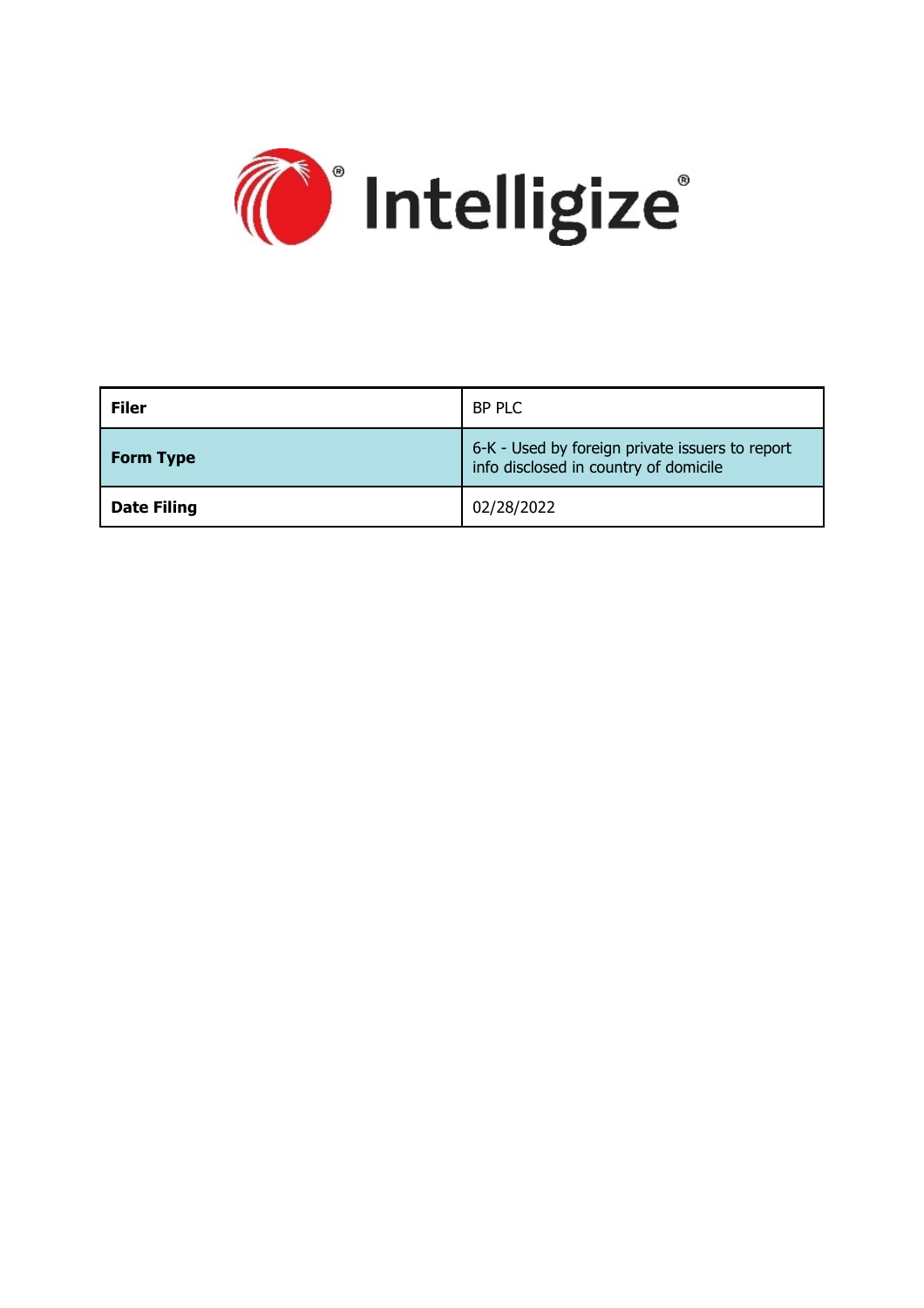**SECURITIES AND EXCHANGE COMMISSION**

**Washington, D.C. 20549**

# **Form 6-K**

**Report of Foreign Issuer Pursuant to Rule 13a-16 or 15d-16 of the Securities Exchange Act of 1934**

for the period ended **28 February, 2022**

# **BP p.l.c.**

(Translation of registrant's name into English) **1 ST JAMES'S SQUARE, LONDON, SW1Y 4PD, ENGLAND** (Address of principal executive offices) Indicate by check mark whether the registrant files or will file annual reports under cover Form 20-F or Form 40-F. Form 20-F  $\boxtimes$  Form 40-F  $\Box$ Indicate by check mark whether the registrant by furnishing the information contained in this Form is also thereby furnishing the information to the Commission pursuant to Rule 12g3-2(b) under the Securities Exchange Act of 1934. Yes  $\Box$  No  $\boxtimes$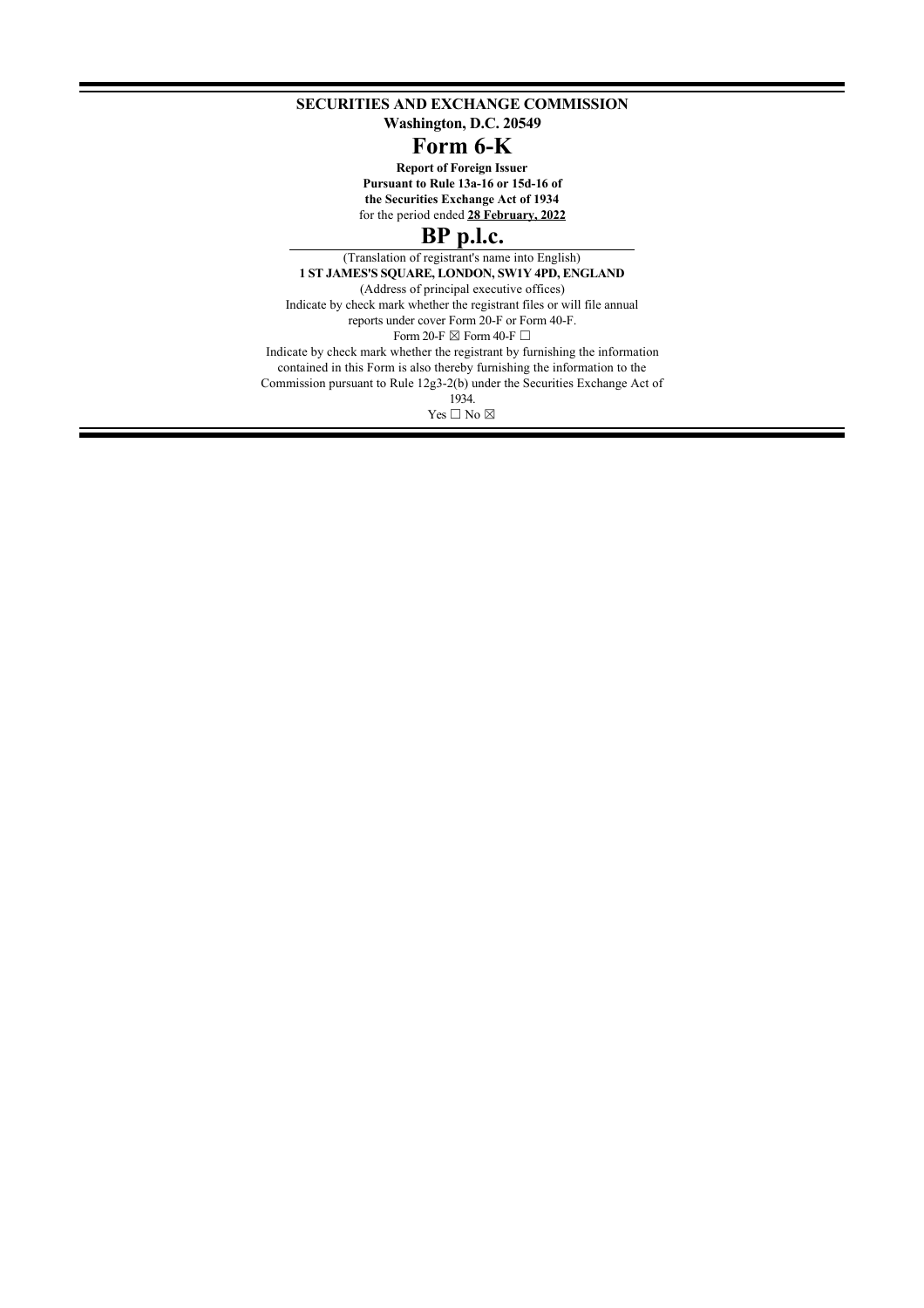#### **press release 27 February 2022**

### **bp to exit Rosneft shareholding**

- · *bp will exit its 19.75% shareholding in Rosneft.*
- · *Both bp-nominated directors to resign from Rosneft board with immediate effect.*
- · *bp will no longer report reserves, production or profit for Rosneft.*
- · *Changes in accounting treatment of Rosneft shareholding expected to lead to a material non-cash charge.*
- · *bp's financial frame and distribution guidance remains unchanged.*

The bp board today announced that bp will exit its shareholding in Rosneft. bp has held a 19.75% shareholding in Rosneft since 2013.

Additionally, bp chief executive officer Bernard Looney is resigning from the board of Rosneft with immediate effect. The other Rosneft director nominated by bp, former bp group chief executive Bob Dudley, is similarly resigning from the board.

The resignations will require bp to change its accounting treatment of its Rosneft shareholding and, as a result, it expects to report a material noncash charge with its first quarter 2022 results, to be reported in May.

bp chair Helge Lund said: "Russia's attack on Ukraine is an act of aggression which is having tragic consequences across the region. bp has operated in Russia for over 30 years, working with brilliant Russian colleagues. However, this military action represents a fundamental change. It has led the bp board to conclude, after a thorough process, that our involvement with Rosneft, a state-owned enterprise, simply cannot continue. We can no longer support bp representatives holding a role on the Rosneft board. The Rosneft holding is no longer aligned with bp's business and strategy and it is now the board's decision to exit bp's shareholding in Rosneft. The bp board believes these decisions are in the best long-term interests of all our shareholders."

bp chief executive officer Bernard Looney added: "Like so many, I have been deeply shocked and saddened by the situation unfolding in Ukraine and my heart goes out to everyone affected. It has caused us to fundamentally rethink bp's position with Rosneft. I am convinced that the decisions we have taken as a board are not only the right thing to do, but are also in the long-term interests of bp. Our immediate priority is caring for our great people in the region and we will do our utmost to support them. We are also looking at how bp can support the wider humanitarian effort."

Bernard Looney has been a director of Rosneft as one of two bp-nominated directors since 2020. Bob Dudley has been a director of Rosneft since 2013.

#### **Impact on reporting and finances**

As a result of the resignations of bp's nominated directors, bp has determined that it no longer meets the criteria set out under International Financial Reporting Standards (IFRS) for having "significant influence" over Rosneft. bp will therefore no longer equity account for its interest in Rosneft, treating it now as a financial asset measured at fair value.

This will result in two material changes to bp's financial reporting and finances in the results for the first quarter of 2022.

First, it is expected to give rise to a non-cash adjusting item charge at the time of the first quarter 2022 results, representing the difference between the fair value of bp's Rosneft shareholding at 31 March 2022 and the carrying value of the asset. At the end of 2021 this carrying value stood at around \$14 billion.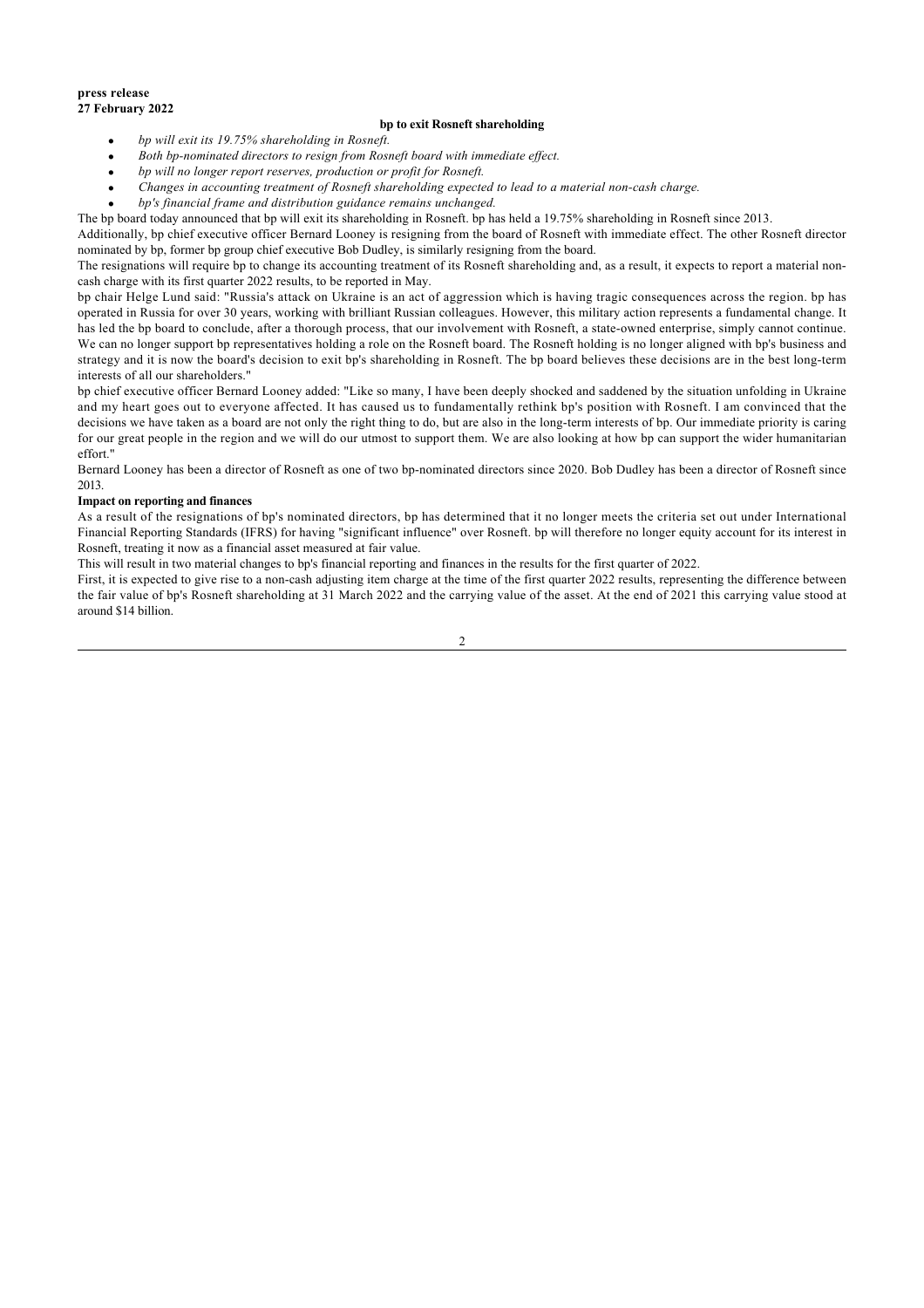Second, in addition, the change is expected to result in non-cash adjusting item charge, principally arising from foreign exchange losses accumulated since 2013 that under IFRS were previously recorded directly in equity rather than the income statement. At the end of 2021 these totalled around \$11 billion, and this adjustment will not impact equity.

The change in accounting treatment also means that bp will no longer recognise a share in Rosneft's net income, production and reserves<sup>1</sup>. bp will no longer report Rosneft as a separate segment from the first quarter 2022 results.

As a result of the accounting changes, and excluding Rosneft from base year and future periods, bp now expects:

- to continue, as before, to deliver a 7-9% EBIDA per share CAGR between 2H19/1H20 through 2025 at oil prices of \$50-60 per barrel (2020 real) based on bp's planning assumptions;
- EBITDA from resilient hydrocarbons and group to be around \$2 billion lower in 2025, at around \$31 billion and \$38 billion respectively.

## **Financial frame and distribution guidance unchanged**

As bp now is exiting its interest in Rosneft, it has removed Rosneft dividend payments from its financial frame.

However, bp remains confident in the flexibility and resilience of its financial frame, underpinned by an average 2021-25 cash balance point of around \$40 per barrel<sup>2</sup>. This includes reaffirming the guidance regarding its expectations for shareholder distributions - dividends and buybacks out to 2025 that was given with its 2021 full year results in February 2022. This includes:

- bp's first priority within its financial frame is a resilient dividend. At around \$60 per barrel and subject to the board's discretion each quarter3, bp expects to have capacity for an annual increase in the dividend per ordinary share of around 4% through 2025.
- bp is committed to maintaining a strong investment grade credit rating and for 2022 intends to allocate 40% of surplus cash flow to further strengthen its balance sheet.
- bp expects a \$14-15 billion range for capital expenditure in 2022, rising to \$14-16 billion between 2023-5.
- For 2022, and subject to maintaining a strong investment grade credit rating, bp is committed to using 60% of surplus cash flow for share buybacks. At around \$60 per barrel bp expects to be able to deliver share buybacks of around \$4.0 billion a year on average through 2025.

bp will also exit its other businesses with Rosneft within Russia<sup>4</sup>.

bp will continue to comply with all relevant international trade rules and sanctions. It continues to keep this situation under review. **Further information:**

bp press office, London:

bppress@bp.com; +44(0)7831 095541, +44(0)7554987354, +44(0)7919 217511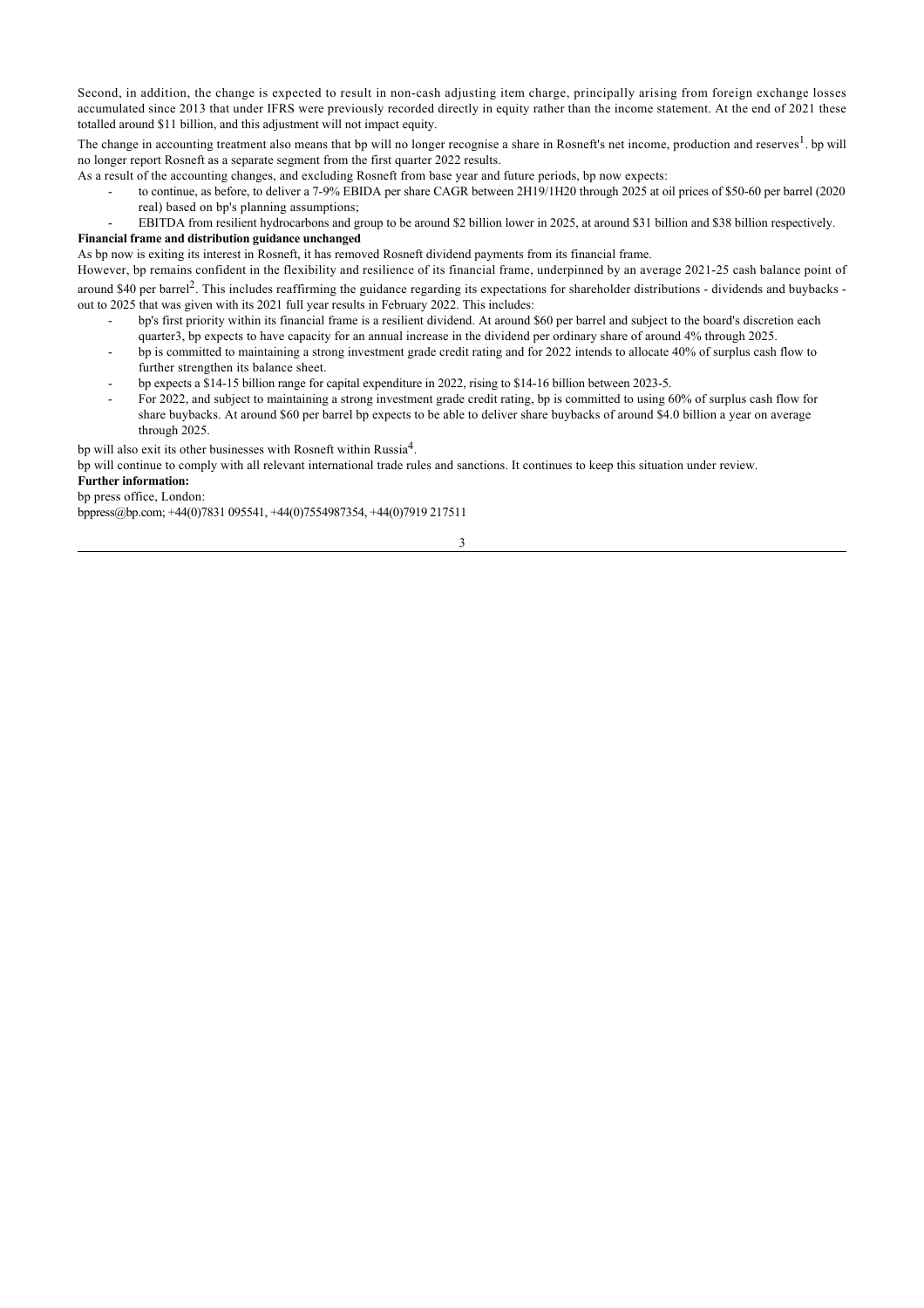### **Notes:**

This announcement contains inside information. The person responsible for arranging the release of this announcement on behalf of BP p.l.c. is Ben Mathews, Company Secretary.

- 1. Refer to bp's Annual Report and Form-20-F 2020 and bp's fourth quarter and full year 2021 financial announcement.
- 2. \$40 per barrel Brent oil price, and assuming an average Refining Marker Margin of around \$11 and Henry Hub gas price at \$3 in 2020 real terms.
- 3. The board will take into account factors including the cumulative level of and outlook for surplus cash flow, the cash balance point and the maintenance of a strong investment grade credit rating in setting the dividend per ordinary share and the buyback each quarter.
- 4. This includes an interest in three joint ventures with a carrying value of around \$1.4 billion at year-end 2021.
- Bernard Looney is separately resigning from the Board of Trustees of the Russian Geographical Society.
- For the purposes of this announcement, each of the following terms has the meaning given to it in bp's fourth quarter and full year 2021 financial results announcement: cash balance point and surplus cash flow.
- · EBIDA: underlying replacement cost profit before interest and tax, add back depreciation, depletion and amortization and exploration expenditure written-off (net of non-operating items), less taxation on an underlying replacement cost basis.
- EBIDA per share: share buybacks are modelled across a range of share prices in this calculation and EBIDA is after impact of planned divestments.
- EBITDA: replacement cost profit before interest and tax, excluding net adjusting items, adding back depreciation, depletion and amortization and exploration write-offs (net of adjusting items).
- CAGR: compound annual growth rate.
- Joint venture: a joint arrangement whereby the parties that have joint control of the arrangement have rights to the net assets of the arrangement.

#### **Cautionary statement:**

In order to utilize the 'safe harbor' provisions of the United States Private Securities Litigation Reform Act of 1995 (the 'PSLRA') and the general doctrine of cautionary statements, bp is providing the following cautionary statement: The discussion in this announcement contains certain forecasts, projections and forward-looking statements - that is, statements related to future, not past events and circumstances - with respect to the financial condition, results of operations and businesses of bp and certain of the plans and objectives of bp with respect to these items. These statements may generally, but not always, be identified by the use of words such as 'will', 'expects', 'is expected to', 'aims', 'should', 'may', 'objective', 'is likely to', 'intends', 'believes', 'anticipates', 'plans', 'we see', 'focus on' or similar expressions.

In particular, the following, among other statements, are all forward looking in nature: bp's intention to exit its 19.75% shareholding in Rosneft and other interests in Russia; the non-cash adjusting item charge expected to be recorded at the time of the first quarter 2022 results, representing the difference between the fair value of bp's Rosneft shareholding at 31 March 2022 and the carrying value of the asset; the non-cash adjusting items expected to be recorded at the time of the first quarter 2022 results, principally arising from foreign exchange losses accumulated since 2013; plans and expectations related to bp's 2025 targets of growing EBIDA per share at 7-9% CAGR; expectations that EBITDA from resilient hydrocarbons will be around \$31 billion in 2025; expectations that group EBITDA will be around \$38 billion in 2025; plans and expectations related to bp's 2025 targets of growing EBIDA per share at 7-9% CAGR; plans regarding future quarterly dividends and the amount and timing of share buybacks; and plans and expectations regarding the allocation of surplus cash flow.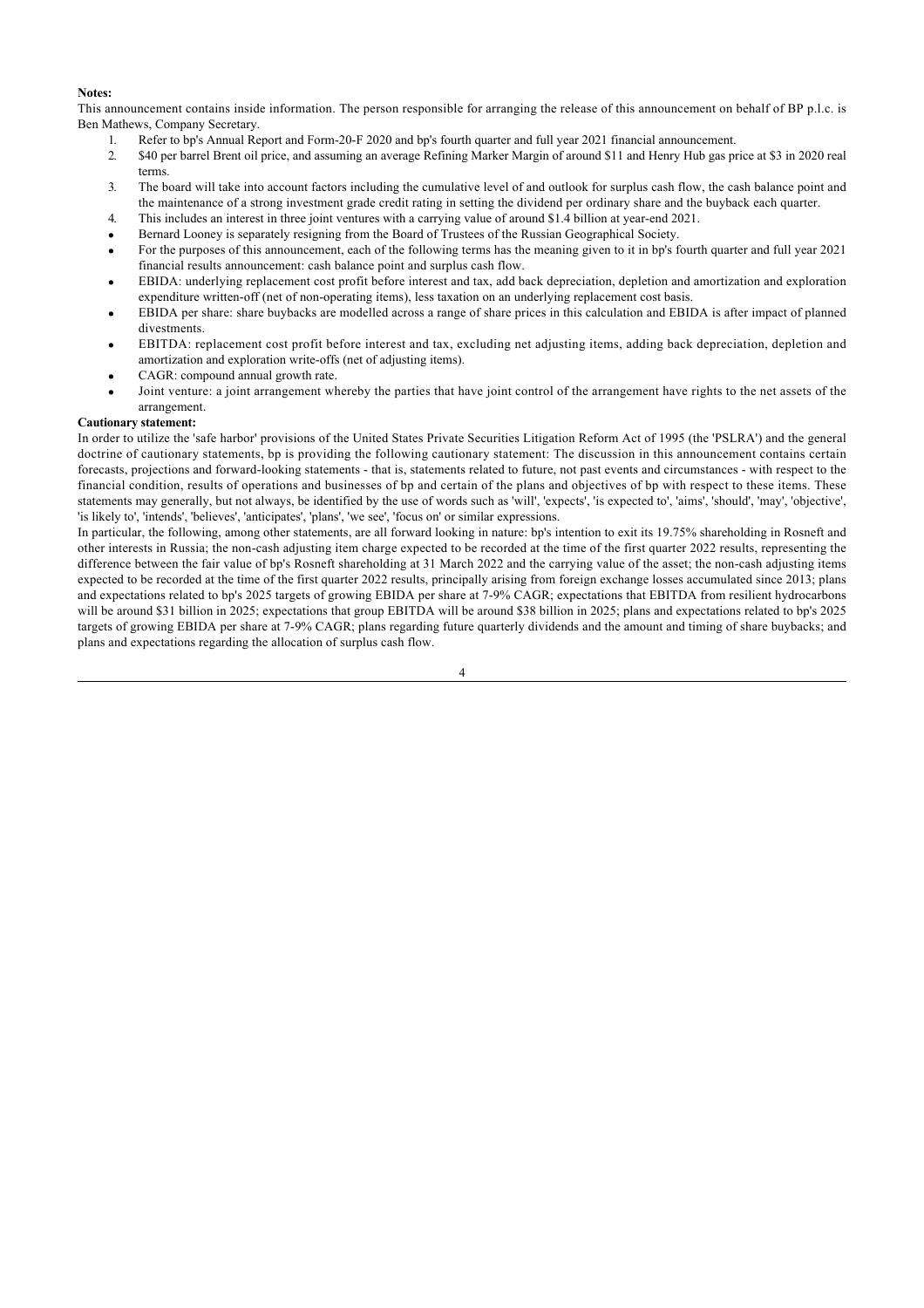By their nature, forward-looking statements involve risk and uncertainty because they relate to events and depend on circumstances that will or may occur in the future and are outside the control of bp. Actual results or outcomes, including the fair value of bp's Rosneft shareholding, may be impacted by a variety of factors, and where relevant may differ materially from those expressed in such statements, including the possibility that international sanctions or other steps taken by governmental authorities or any other relevant persons may impact Rosneft's business or outlook, bp's ability to sell its interests in Rosneft, or the price for which bp could sell such interests; the possibility that actions of any competent authorities or any other relevant persons may impact bp's interests in Russia, or otherwise limit bp's ability to sell its interests in Rosneft, or the price for which it could sell such interests; the possibility that bp will achieve a sale price for its interests in Rosneft and its other Russian interests that is significantly below the net book value of those assets, including as a result of the timing and circumstances of bp's exit; decisions by Rosneft's management and board of directors; the extent and duration of the impact of current market conditions including the volatility of oil prices, the impact of COVID-19, overall global economic and business conditions impacting our business and demand for our products as well as the specific factors identified in the discussions accompanying such forward-looking statements; changes in consumer preferences and societal expectations; the pace of development and adoption of alternative energy solutions; developments in policy, law, regulation, technology and markets, including societal and investor sentiment, related to the issue of climate change; the receipt of relevant third party and/or regulatory approvals; the timing and level of maintenance and/or turnaround activity; the timing and volume of refinery additions and outages; the timing of bringing new fields onstream; the timing, quantum and nature of certain acquisitions and divestments; future levels of industry product supply, demand and pricing, including supply growth in North America and continued base oil and additive supply shortages; OPEC+ quota restrictions; PSA and TSC effects; operational and safety problems; potential lapses in product quality; economic and financial market conditions generally or in various countries and regions; political stability and economic growth in relevant areas of the world; changes in laws and governmental regulations; regulatory or legal actions including the types of enforcement action pursued and the nature of remedies sought or imposed; the actions of prosecutors, regulatory authorities and courts; delays in the processes for resolving claims; amounts ultimately payable and timing of payments relating to the Gulf of Mexico oil spill; exchange rate fluctuations; development and use of new technology; recruitment and retention of a skilled workforce; the success or otherwise of partnering; the actions of competitors, trading partners, contractors, subcontractors, creditors, rating agencies and others; our access to future credit resources; business disruption and crisis management; the impact on our reputation of ethical misconduct and non-compliance with regulatory obligations; trading losses; major uninsured losses; the actions of contractors; natural disasters and adverse weather conditions; changes in public expectations and other changes to business conditions; international sanctions; expropriation or nationalization of property; civil strife; insurrections; wars and acts of terrorism; cyber-attacks or sabotage; and other factors discussed elsewhere in this report, as well those factors discussed under "Risk factors" in bp Annual Report and Form 20-F 2020 as filed with the US Securities and Exchange Commission and those factors discussed under "Principal risks and uncertainties" in bp's Report on Form 6-K regarding results for the six-month period ended 30 June 2021.